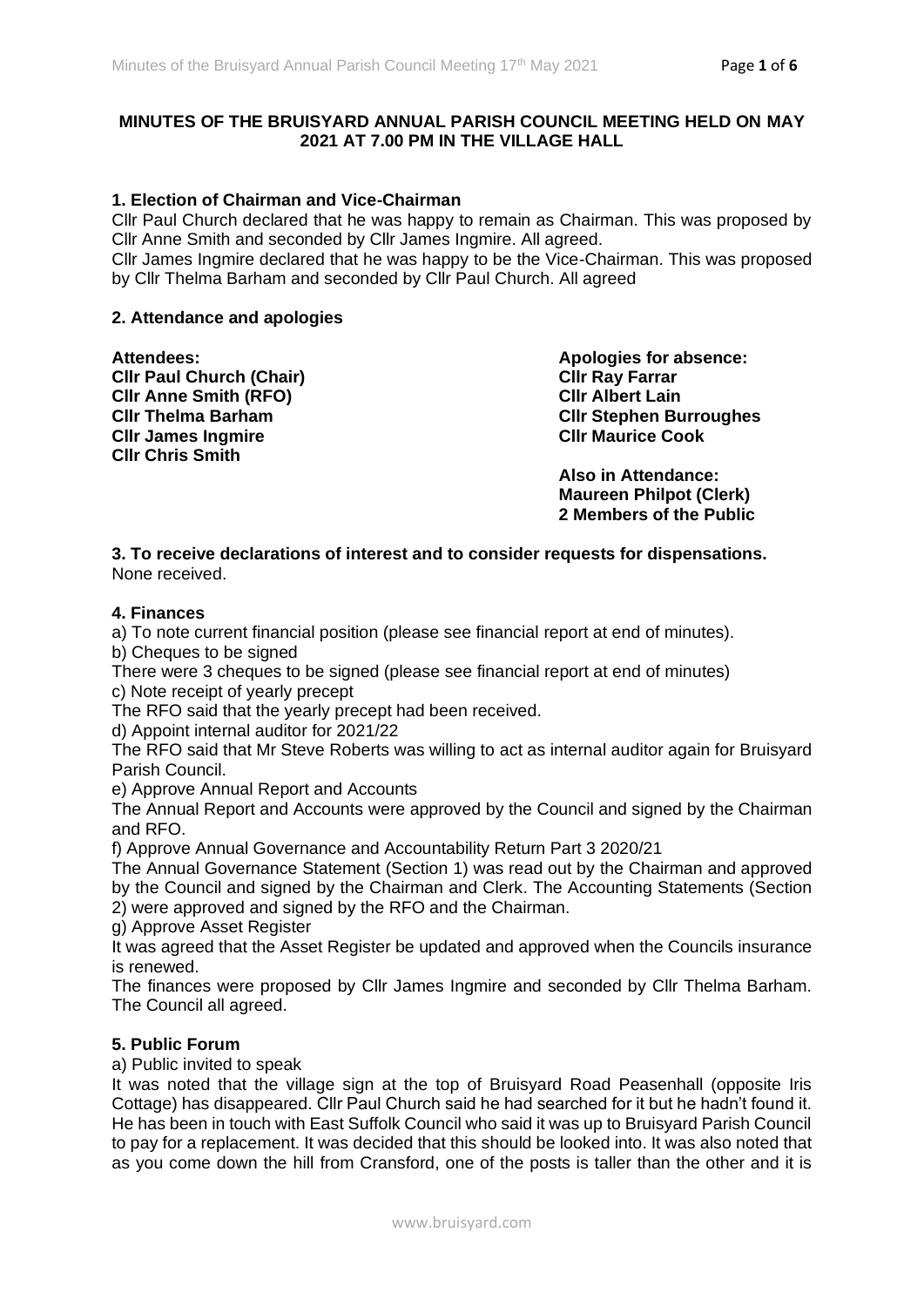also rusty. It was agreed that there should be a sign for the bridge as this was a dangerous junction. There used to be one but it is no longer there. There should also be a crossroad sign. b) To receive a report from Cllr Stephen Burroughes. (Previously circulated)

c) To receive a report from Cllr Maurice Cook. (Previously circulated)

#### **6. Minutes of the previous meeting**

a) To approve the minutes of the Parish Council meeting held on Monday 18<sup>th</sup> March 2021 by video conference.

The minutes were approved as a true and accurate record and proposed by Cllr Paul Church and seconded by Cllr Anne Smith.

b) Matter arising None.

#### **7. Village Hall Committee report**

The village hall will remain COVID 19 secure until at least 17<sup>th</sup> June 2021. The first meeting of the Pilates group will take place on  $24<sup>th</sup>$  May 2021. Two new members have joined the group but more members are still needed.

The village hall had received £28,000 in government grants because of lockdown, therefore the lighting in the hall and the fire door in the main hall can be replaced, also, the cesspool problems can be resolved. A quote has been received for £1,220 to replace the double fire doors with one large door including a push pad handle. It was noted that, whilst not in contravention of health and safety requirements, wheelchair access could be improved. Cllr Paul Church has received quotes to lay a new path and terrace from the main hall doors. At the moment with the one way system in use everyone has to walk on mud and uneven ground to get to the car park when leaving the hall therefore the new path will be safer to use, look better and keep the hall cleaner. All of the companies who quoted said that the new paving must have a concrete base to ensure the safety of everyone walking on them. The Chairman thought it will cost £12,000 to £15,000 to replace the current paving with Indian sandstone paving stones.

#### **8. Correspondence**

The clerk reported that she had received two communications, one from The Sizewell C project and one from St Elizabeth Hospice.

Cllr Paul Church had received quotes from builders to replace and extend the current footpath (reported in the Village Hall Committee report).

#### **9. Questions to the Chair**

There were no questions asked.

#### **10. To confirm the next meeting as Monday 12th July 2021 at 7.30 pm.**

As there was no other business the Chairman closed the meeting at 8 pm.

Dut

Maureen Philpot (Clerk) [clerk@bruisyard.com](mailto:clerk@bruisyard.com)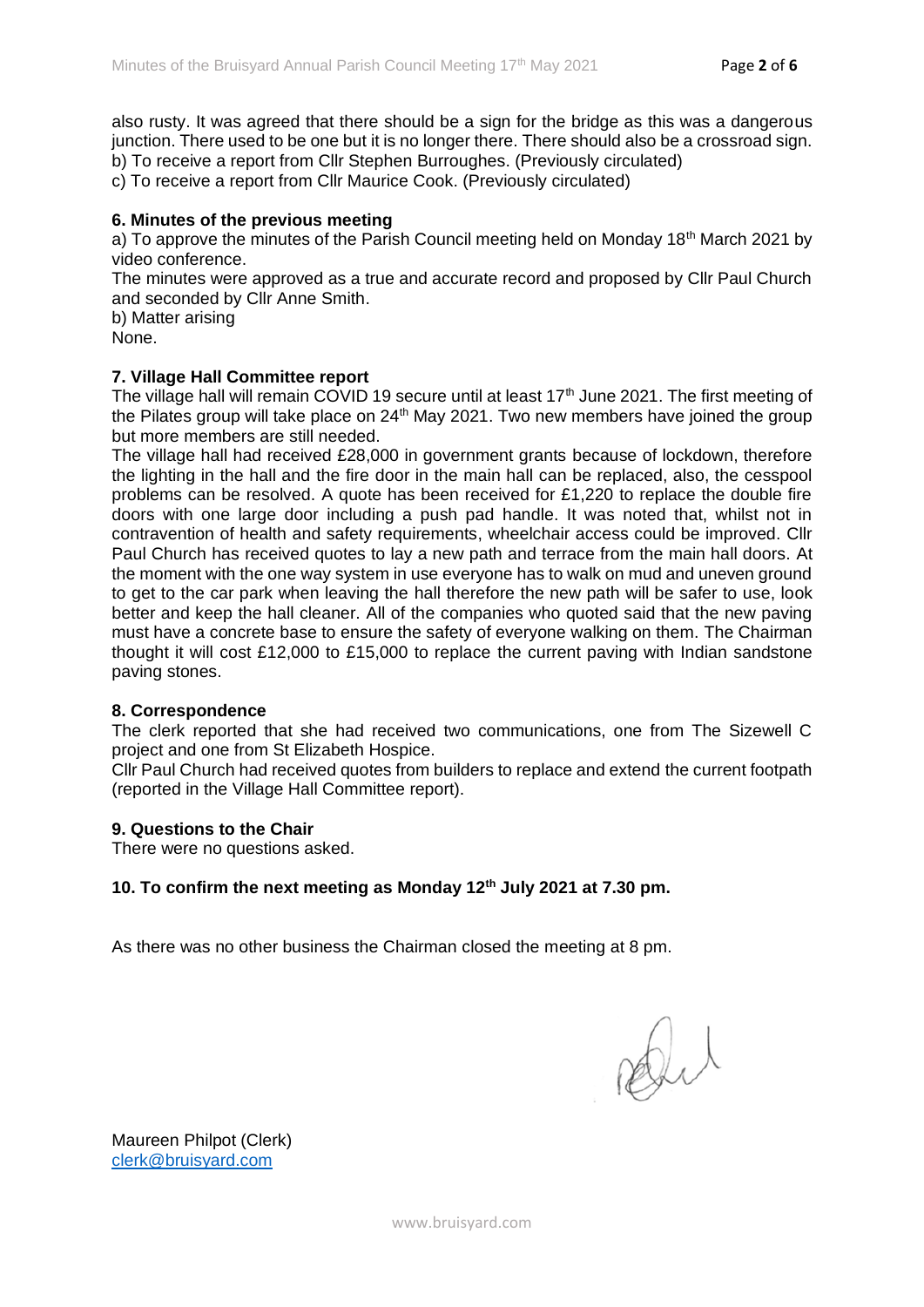|                 | <b>BRUISYARD PARISH COUNCIL</b>                                   |               |
|-----------------|-------------------------------------------------------------------|---------------|
| (Last)          | <b>Summary Receipts and Payments Account</b>                      | (Current)     |
| Year ended      | For the Year to 13th May 2021                                     | Year to       |
| 31st March 2021 |                                                                   | 13th May 2021 |
| £               | <b>Receipts</b>                                                   | £             |
| 2,900.00        | Precept                                                           | 2,900.00      |
|                 | Agency Services/CFM                                               |               |
|                 | Loans/Capital Receipts                                            |               |
|                 | Grants                                                            |               |
| 20,708.00       | Village Hall grants                                               | 8,000.00      |
| 730.08          | <b>Other Receipts</b>                                             | 132.96        |
| 1,293.02        | <b>VAT</b>                                                        | 1,578.49      |
| 25,631.10       | <b>Total Receipts</b>                                             | 12,611.45     |
|                 |                                                                   |               |
|                 | <b>Payments</b>                                                   |               |
| 109.52          | <b>General Administration</b>                                     |               |
| 528.32          | Staff costs                                                       |               |
|                 | S.137 Payments (excluding grants to Village Hall)                 |               |
|                 | S.145 Payments                                                    |               |
| $\overline{a}$  | Loans/Capital spending                                            |               |
| 952.47          | Agency/Professional Services                                      |               |
|                 | Parish Council Committee payments                                 |               |
| 5,805.53        | Village Hall running costs                                        | 791.34        |
| 3,596.72        | <b>Other Payments</b>                                             | 210.00        |
| 1,578.49        | <b>VAT</b>                                                        | 174.19        |
| 12,571.05       | <b>Total Payments</b>                                             | 1,175.53      |
|                 |                                                                   |               |
|                 | <b>BRUISYARD PARISH COUNCIL</b>                                   |               |
|                 | <b>Receipts and Payments Summary</b>                              |               |
| (Last)          |                                                                   | (Current)     |
| Year ended      |                                                                   | Year to       |
| 31st March 2021 |                                                                   | 13th May 2021 |
| £               |                                                                   | £             |
| 14,773.59       | Balance brought forward                                           | 27,833.64     |
| 25,631.10       | <b>Add Total Receipts</b>                                         | 12,611.45     |
| 40,404.69       |                                                                   | 40,445.09     |
| 12,571.05       | Less Total Payments                                               | 1,175.53      |
| 27,833.64       | Net bank and cash box balance                                     | 39,269.56     |
| 508.58          | Unpresented PC cheques at 13 May 2021                             | 40.00         |
|                 | Unpresented VH cheques at 13 May 2021                             |               |
| 142.50          | Less uncleared transfer to Village Hall at year end               |               |
| 28,199.72       | Reconciled to bank accounts and cash box at 13 May 2021           | 39,309.56     |
|                 |                                                                   |               |
|                 | Bank accounts and cash box at 13 May 2021:                        |               |
| 485.27          | Barclays Premium Business Account No.40779474                     | 485.27        |
| 1,971.19        | Barclays Community Account No.70212008                            | 5,782.06      |
|                 | Parish Council petty cash                                         |               |
| 25,743.26       | Barclays Bank Village Hall account No. 23713326 (restricted fund) | 33,042.23     |
|                 | Village Hall cash box (restricted fund)                           |               |
| 28,199.72       |                                                                   | 39,309.56     |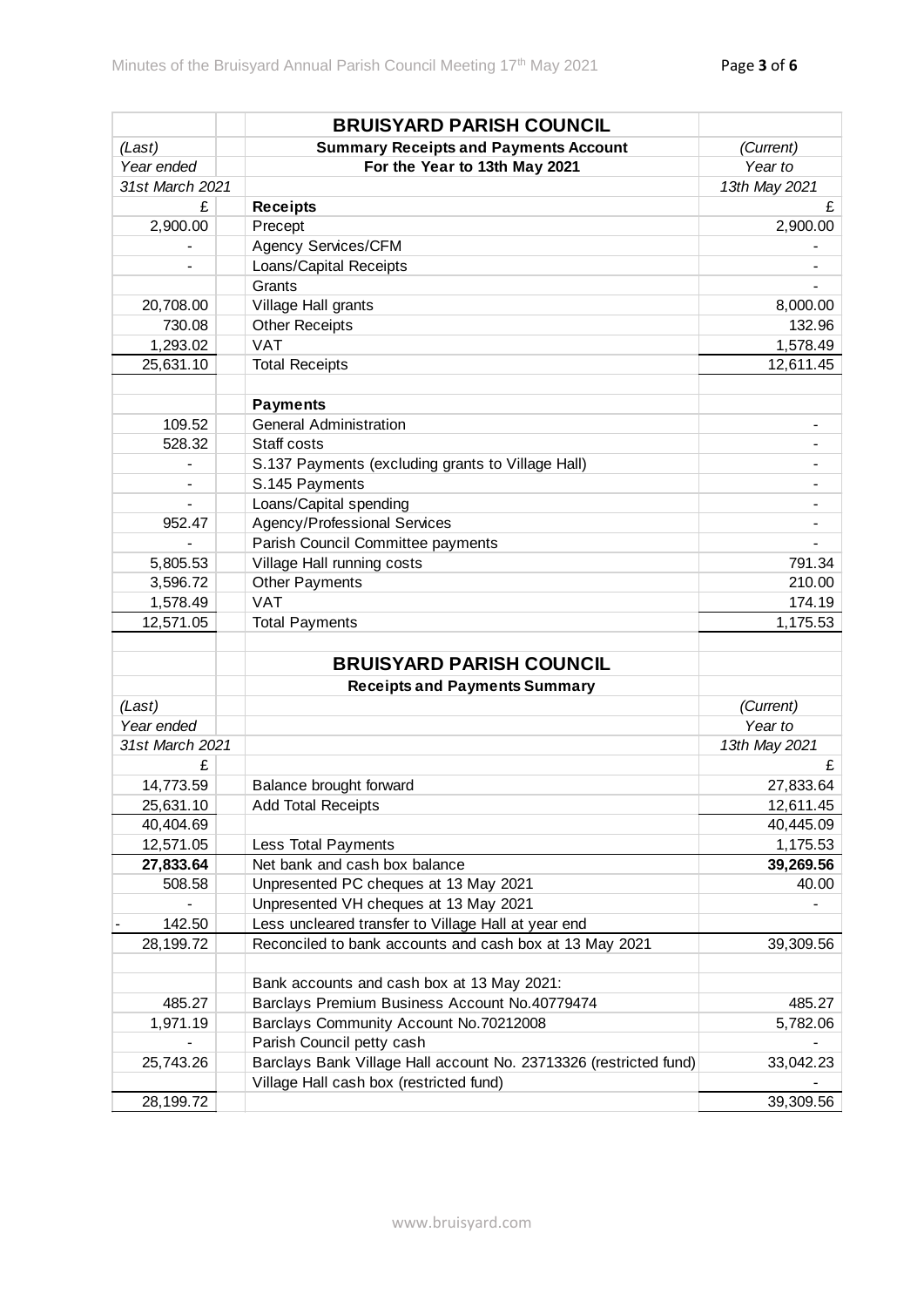# **Bank reconciliation at 13 May 2021**

| Balance per bank statements as at 13 May 2021                                             |                                              |  |          |                |           |           |  |
|-------------------------------------------------------------------------------------------|----------------------------------------------|--|----------|----------------|-----------|-----------|--|
|                                                                                           |                                              |  |          |                |           |           |  |
| <b>Account</b>                                                                            |                                              |  |          | <b>Acct No</b> | £         | £         |  |
| <b>Barclays PC Community Account</b>                                                      |                                              |  | 70212008 | 5,782.06       |           |           |  |
| Barclays PC Business Premium Account                                                      |                                              |  | 40779474 | 485.27         |           |           |  |
|                                                                                           | <b>Barclays VH Current Account</b>           |  |          | 23713326       | 33,042.23 |           |  |
|                                                                                           | Parish Council petty cash                    |  |          |                |           |           |  |
|                                                                                           | Village Hall cash box                        |  |          |                |           |           |  |
|                                                                                           |                                              |  |          |                |           | 39,309.56 |  |
|                                                                                           |                                              |  |          |                |           |           |  |
|                                                                                           | Less any un-presented cheques at 13 May 2021 |  |          |                |           |           |  |
| <b>Total Parish Council cheques</b>                                                       |                                              |  |          | 40.00          |           |           |  |
|                                                                                           | Total Village Hall cheques                   |  |          |                |           |           |  |
|                                                                                           |                                              |  |          |                |           | 40.00     |  |
|                                                                                           |                                              |  |          |                |           |           |  |
|                                                                                           |                                              |  |          |                |           |           |  |
| Net bank and cash box balances as at 13 May 2021                                          |                                              |  |          |                | 39,269.56 |           |  |
|                                                                                           |                                              |  |          |                |           |           |  |
| The net balances reconcile to the Receipts and Payments account for the year, as follows: |                                              |  |          |                |           |           |  |
|                                                                                           |                                              |  |          |                |           |           |  |
| Total funds at start of year                                                              |                                              |  |          | 27,833.64      |           |           |  |
| Add: Receipts in the year                                                                 |                                              |  |          | 12,611.45      |           |           |  |
| Less: Payments in the year                                                                |                                              |  |          | 1,175.53       |           |           |  |
|                                                                                           |                                              |  |          |                |           | 39,269.56 |  |

## **Parish Council (excluding Village Hall) receipts and payments 4 Mar 2021 to 13 May 2021**

## **Receipts**

| 26/04/2021                                              | <b>UK Power Networks</b>         |         | Other receipts                 | Cheque              |        | £32.96       |
|---------------------------------------------------------|----------------------------------|---------|--------------------------------|---------------------|--------|--------------|
| 24/04/2021                                              | <b>HMRC VTR</b>                  |         | <b>Recovered VAT</b>           | <b>BACS</b>         |        | £1,578.49    |
| 30/04/2021                                              | East Suffolk                     | Precept |                                | <b>BACS</b>         |        | £ 2,900.00   |
|                                                         |                                  |         |                                |                     |        |              |
| Payments                                                |                                  |         |                                |                     |        |              |
| 22/03/2021                                              | <b>Suffolk Coastal Norse Ltd</b> |         | Other payments                 | Cheque              | 100560 | £234.00      |
| 25/03/2021                                              | Bruisyard VH- hedge cutting      |         | Transfer to VH                 | Cheque              | 100561 | £94.50       |
| $\Omega$ = $\Omega$ $\Omega$ $\Omega$ $\Omega$ $\Omega$ |                                  |         | T. <b>f i</b> . <b>1 / i l</b> | $\bigcap_{i=1}^{n}$ | 100000 | $\sim$ 10.00 |

| 25/03/2021 | Bruisyard VH- hedge cutting | Transfer to VH | Cheque     | 100561 | £94.50  |
|------------|-----------------------------|----------------|------------|--------|---------|
| 25/03/2021 | Bruisyard VH- Kindlewood    | Transfer to VH | Cheque     | 100562 | £48.00  |
| 27/03/2021 | Microsoft Office 365 fee    | Other payments | Debit card |        | £54.72  |
| 31/03/2021 | Maureen Philpot             | Staff costs    | Cheque     | 100603 | £132.08 |
| 23/04/2021 | A Holden – hedge cutting    | Other payments | Cheque     | 100604 | £40.00  |
| 12/05/2021 | Kindlewood                  | Other payments | Cheque     | 100605 | £192    |
|            |                             |                |            |        |         |

#### Expected liabilities

| 17/05/2021 | Transfer to VH. | Recovered VAT                | £664.49 |
|------------|-----------------|------------------------------|---------|
| 17/05/2021 | <b>SALC</b>     | <b>Professional Services</b> | £143.54 |
| 17/05/2021 | SALC.           | Professional services        | £22.80  |

www.bruisyard.com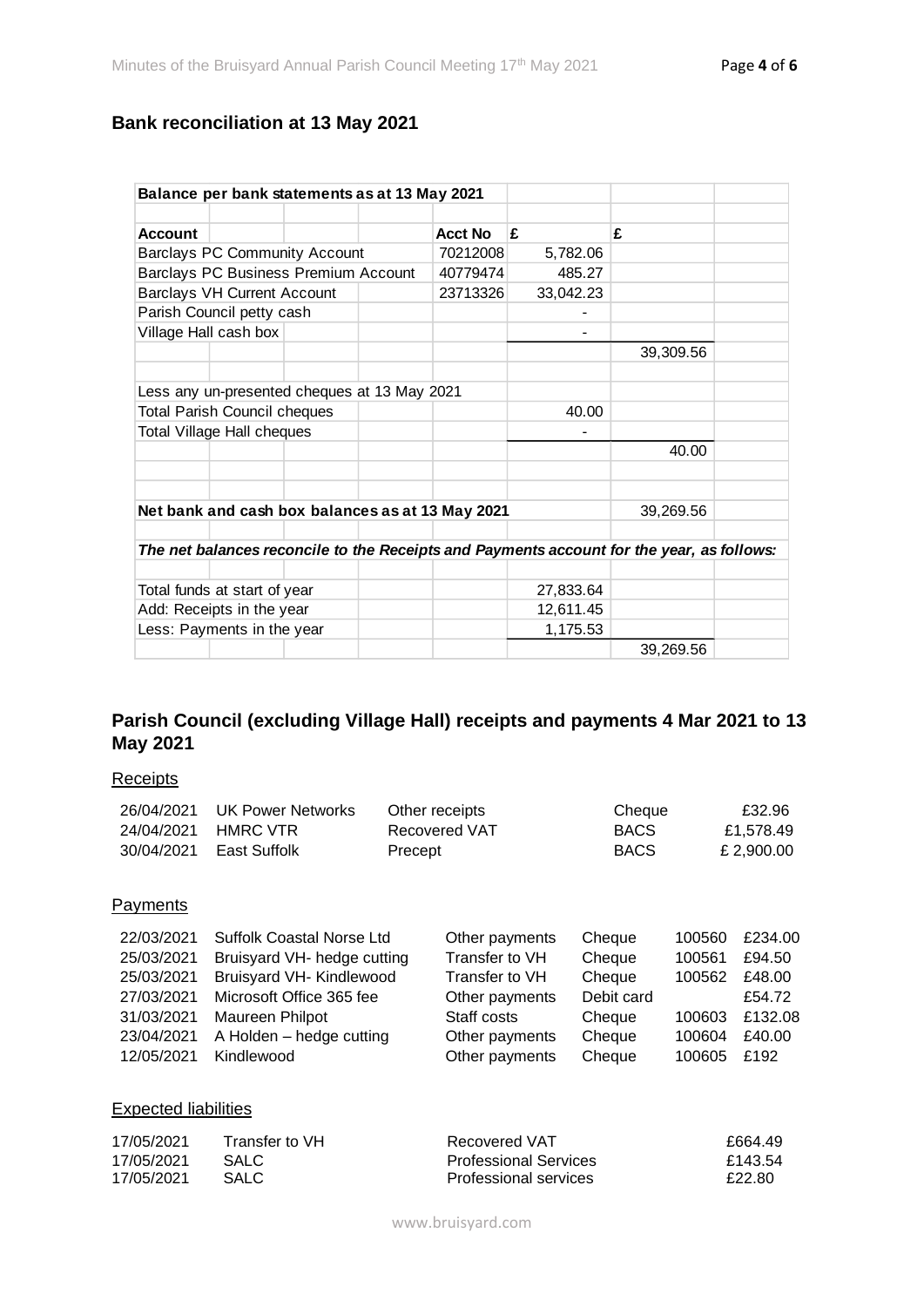## **Bruisyard Parish Council Precept - Budget vs Expenditure 2021-22 (1 Apr 2021 to 13 May 2021)**



#### Actual spend to date vs annual budget by category

## Cumulative actual spend to date vs budget